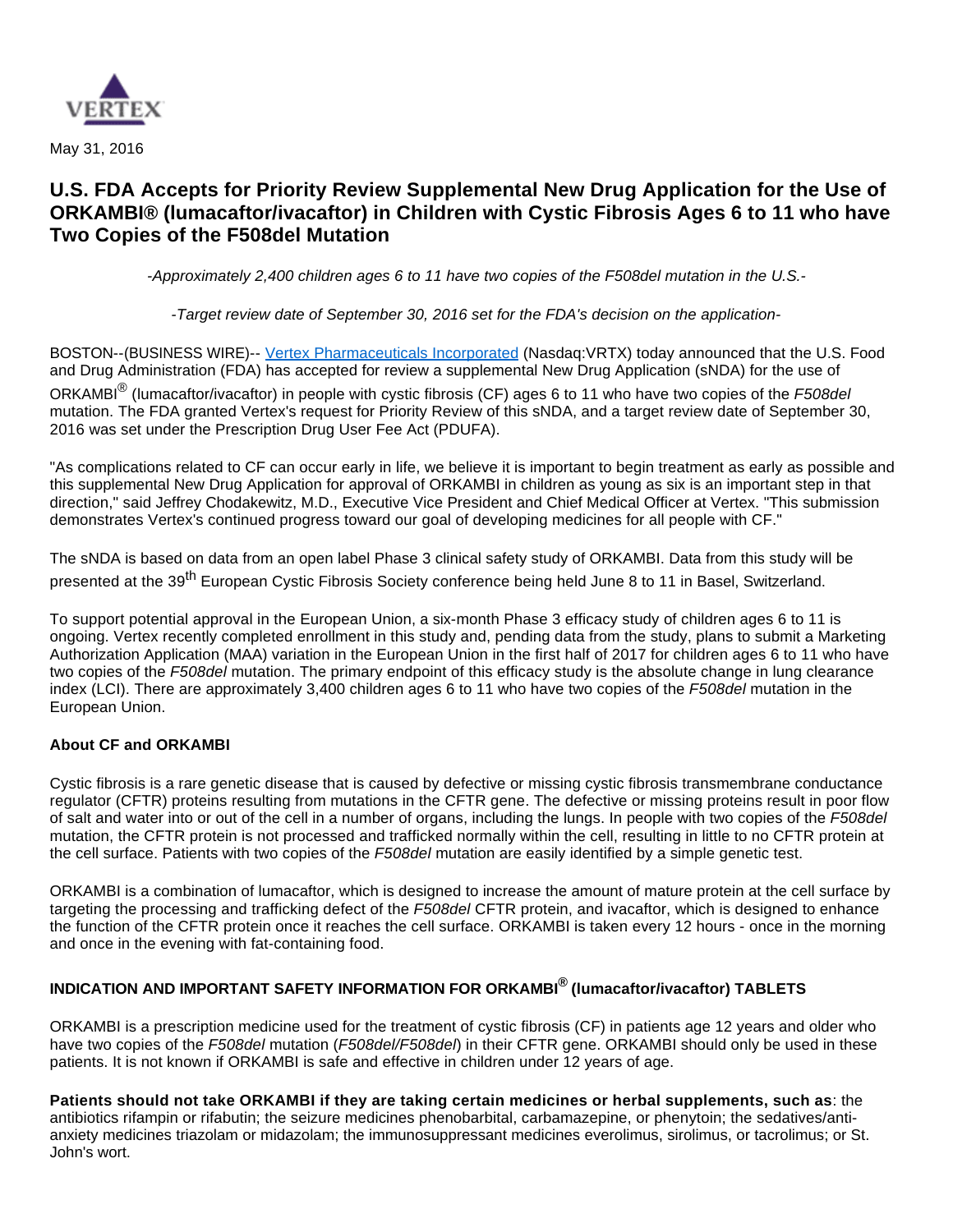**Before taking ORKAMBI, patients should tell their doctor if they** have or have had liver problems or have kidney problems; have had an organ transplant; are using birth control (hormonal contraceptives, including oral, injectable, transdermal or implantable forms). Hormonal contraceptives should not be used as a method of birth control when taking ORKAMBI; are pregnant or plan to become pregnant because it is unknown if ORKAMBI will harm the unborn baby; are breastfeeding or planning to breastfeed. It is unknown if ORKAMBI passes into breast milk.

ORKAMBI may affect the way other medicines work and other medicines may affect how ORKAMBI works. Therefore, the dose of ORKAMBI or other medicines may need to be adjusted when taken together. Patients should especially tell their doctor if they take: antifungal medicines such as ketoconazole, itraconazole, posaconazole or voriconazole; or antibiotics such as telithromycin, clarithromycin, or erythromycin.

**When taking ORKAMBI, a patient should** tell their doctor if they stop ORKAMBI for more than 1 week as the doctor may need to change the dose of ORKAMBI or other medicines the patient is taking. It is unknown if ORKAMBI causes dizziness. A patient should not drive a car, use machinery, or do anything requiring alertness until the patient knows how ORKAMBI affects them.

#### **ORKAMBI can cause serious side effects including:**

**High liver enzymes in the blood, which can be a sign of liver injury, have been reported in patients receiving ORKAMBI.** The patient's doctor will do blood tests to check their liver before they start ORKAMBI, every three months during the first year of taking ORKAMBI, and annually thereafter. The patient should call the doctor right away if they have any of the following symptoms of liver problems: pain or discomfort in the upper right stomach (abdominal) area; yellowing of the skin or the white part of the eyes; loss of appetite; nausea or vomiting; dark, amber-colored urine; or confusion.

**Respiratory events such as shortness of breath or chest tightness were observed in patients when starting ORKAMBI.** If a patient has poor lung function, their doctor may monitor them more closely when starting ORKAMBI.

**An increase in blood pressure has been seen in some patients treated with ORKAMBI.** The patient's doctor should monitor their blood pressure during treatment with ORKAMBI.

**Abnormality of the eye lens (cataract) has been noted in some children and adolescents receiving ivacaftor, a component of ORKAMBI**. For children and adolescents, the patient's doctor should perform eye examinations prior to and during treatment with ORKAMBI to look for cataracts.

The most common side effects of ORKAMBI include: shortness of breath and/or chest tightness; upper respiratory tract infection (common cold), including sore throat, stuffy or runny nose; gastrointestinal symptoms including nausea, diarrhea, or gas; rash; fatigue; flu or flu-like symptoms; increase in muscle enzyme levels; and irregular, missed, or abnormal menstrual periods and heavier bleeding.

Please click [here](http://cts.businesswire.com/ct/CT?id=smartlink&url=http%3A%2F%2Fpi.vrtx.com%2Ffiles%2Fuspi_lumacaftor_ivacaftor.pdf&esheet=51352211&newsitemid=20160531005756&lan=en-US&anchor=here&index=2&md5=96a96e934ea189453c385a70454f5313) to see the full Prescribing Information for ORKAMBI.

# **About Cystic Fibrosis**

Cystic fibrosis is a rare, life-threatening genetic disease affecting approximately 75,000 people in North America, Europe and Australia.

CF is caused by a defective or missing CFTR protein resulting from mutations in the CFTR gene. Children must inherit two defective CFTR genes — one from each parent — to have CF. There are approximately 2,000 known mutations in the CFTR gene. Some of these mutations, which can be determined by a genetic test, lead to CF by creating defective or too few CFTR proteins at the cell surface. The defective or missing CFTR protein results in poor flow of salt and water into or out of the cell in a number of organs, including the lungs. This leads to the buildup of abnormally thick, sticky mucus that can cause chronic lung infections and progressive lung damage in many patients that eventually leads to death. The median predicted age of survival for a person born today with CF in the United States is 39 years, but the median age of death is 29 years.

# **Collaborative History with Cystic Fibrosis Foundation Therapeutics, Inc. (CFFT)**

Vertex initiated its CF research program in 1998 as part of collaboration with CFFT, the nonprofit drug discovery and development affiliate of the Cystic Fibrosis Foundation. KALYDECO (ivacaftor) and ORKAMBI (lumacaftor/ivacaftor) were discovered by Vertex as part of this collaboration.

#### **About Vertex**